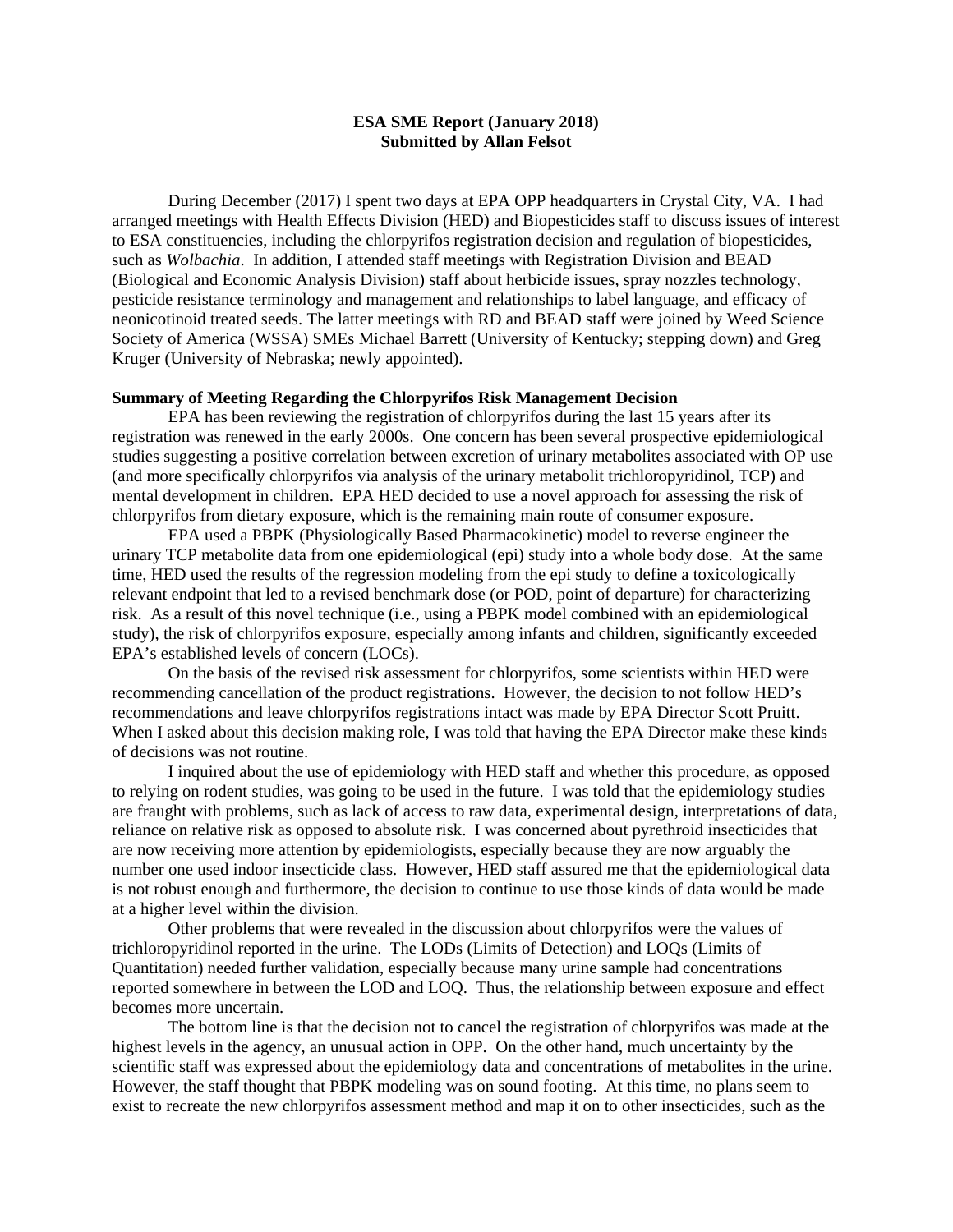pyrethroid class. Finally, HED staff reiterated that they did not have any intentions of getting rid of OP insecticides but they were obliged to manage the risk associated with exposure.

#### **Meeting with EFED (Environmental Fate & Effects Division) Staff:**

 Along with the WSSA SMEs, I met with EFED staff to discuss the development of a webinar for spray drift management of glyphosate. The particular concern was the fate of the Monarch butterfly based on recent literature (and public concerns) that has suggested intense use of Roundup herbicide in HR engineered crops was "wiping" out milkweed species, and thus reducing good habitat for Monarch larvae. Although EFED staff seemed unconvinced of a problem with use of Roundup and the fate of the Monarch, they were responding to a commitment to addressing the issue by managing spray drift. The concern was movement of Roundup via drift into nearby non-crop areas where milkweed might be growing.

# **Meeting with BEAD Staff**

 One issue that has been recurring was the desire of BEAD staff to "unify" the myriad definitions associated with pest resistance phenomena among the entomologists, weed scientists, and plant pathologists. A list of terms and uses observed in the literature were developed by the staff, and the SMEs were asked to review this list to determine if common ground ground could be forged in use of terms and their definitions.

 Another topic of discussion related to resistance was whether product label language could be standardized for resistance management. The inclusion of mode of action information was becoming more standardized and agreement existed that such information is a good idea. Issues of how to present it were briefly discussed. Also, interest in a system for reporting resistance was raised. Presently, resistance observations are partly handled through the auspices of the industry action committees, IRAC (Insecticide Resistance Action Committee), HRAC (Herbicides), and FRAC (Fungicides). For example, IRAC partly funds the Insecticide Resistance Database hosted by Michigan State University.

 One other item of potential interest was brought up. BEAD staff were interested in knowing more about the efficacy of various droplet sizes when insecticides and fungicides are sprayed. The agency is seeking some empirical information. This issue of droplet size is important because pesticide spray drift is presently one of the vexing issues the agency has to deal with and droplet size control is one best management practice for reducing non-target exposure (i.e., bigger droplets less prone to drift). In a related manner, the issue of wind speed effects on drift came up with regard to product label language permitting spraying in a wind of 15 mph or less. The question revolved around whether this cutoff was too high and if it should be removed from older labels. Again the agency was seeking empirical data on drift at different wind speeds.

 Finally, the agency continues interest in empirically understanding the relationship between neonicotinoid seed treatments and yields. The agency somewhat butt heads with the USDA owing to differences in benefits assessment regarding neonicotinoid-treated soybean seeds. Unclear was the position of the agencies about treated corn seeds. I pointed out that seed treatments were historically always used on corn. However, I also informed the staff about a 2017 article by Krupke et al. that addressed the issue of efficacy, showing no significant yield benefit from using seed treatments.

## **Meeting with Biopesticides Division (BD) Staff:**

 Issues discussed included the Zap mosquito population management product utilizing *Wolbachia* to cause sterile matings, the Oxitech gene drive technology, and Bt. Regarding *Wolbachia*, EPA explained how an experimental use permit (EUP) was established for testing the product. Basically, the EUP defines a release point for the mosquitoes and considers the expected dispersal distance of the mosquitoes. Pertinently, the regulated active ingredient is the *Wolbachia* itself with the mosquito being considered analogously to a carrier product.

 Based on an FDA memorandum, EPA was now expected to take over the registration and approval of the Oxitech gene drive based technology for mosquito population management. One issue